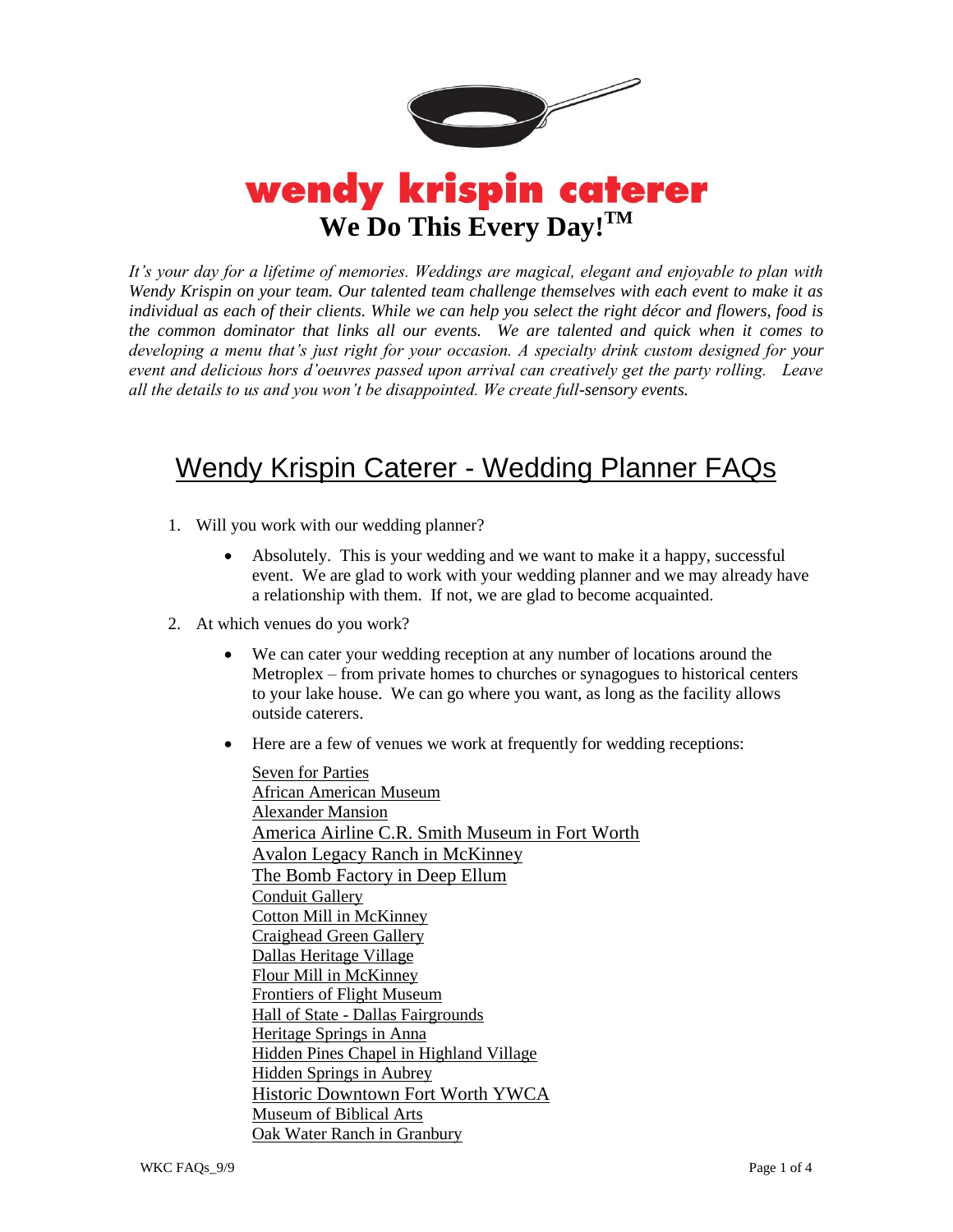[Poetry Springs in Poetry](http://poetry.thespringsevents.com/) [Sam Pack Auto Museum](http://www.packautomotivemuseum.com/sampack.html) [Studios 1019](http://studios1019.com/) [Temple Emanu\\_El -](thttp://www.tedallas.org/) Dallas [Texas Discovery Garden](http://texasdiscoverygardens.org/) The Dallas Contemporary [The Filter Building](http://www.thefilterbuilding.com/) [The Heard Museum in McKinney](http://www.heardmuseum.org/) [The Laurel in Grapevine, TX](http://www.thelaureltexas.com/) [The Old Red Courthouse](http://www.oldred.org/) [The Orchard in Azle](http://www.theorchardtx.com/) The Quixotic World The Turner House [The Windsor at Hebron Park](http://windsorparkdallas.com/) [Thistle Springs Ranch in Cleburne](http://www.thistlespringsranch.com/) [Times Ten Cellars](http://www.timestencellars.com/) [The Venue at Waterstone in Celina, TX](http://www.dallasweddingvenue.com/)

[2616 Commerce in Deep Ellum](http://www.2616commerce.com/) [6500 Cedar Springs](http://sixtyfivehundred.com/)

## **Rustic Venues**

[Avalon Legacy Ranch in McKinney](http://www.avalonlegacyranch.com/%20in%20McKinney) [Cotton Mill in McKinney](http://www.mckinneycottonmill.com/%23/tenant-leasing/) [Flour Mill in McKinney](http://mckinneyflourmill.com/) [The Heard Museum in McKinney](http://www.heardmuseum.org/) [Heritage Springs in Anna](http://heritage.thespringsevents.com/) [Hickory Street Annex](http://www.hickorystreetannex.com/) [Hidden Springs in Aubrey](http://hidden.thespringsevents.com/) [Oak Water Ranch in Granbury](http://www.theoakwaterranch.com/) [The Orchard in Azle](http://www.theorchardtx.com/) [Poetry Springs in Poetry](http://poetry.thespringsevents.com/) [Thistle Springs Ranch in Cleburne](http://www.thistlespringsranch.com/) [The Venue at Waterstone in Celina, TX](http://www.dallasweddingvenue.com/)

- 3. Can you also design the layout?
	- Certainly. Floor plans are part of planning, preparing and serving beautiful, delicious food for you and your guests. We like to set menu choices and then meet on site with the bride or the planner.
	- We have been catering weddings for many years. At some of these we design the room from the ground up. We can recommend the type of tent you may want for an outdoor wedding. We can recommend or order stages, lighting, furniture and flowers.
- 4. Do you provide the tables and tablecloths and chairs?
	- Yes, we can do that. We can help you select cloth colors and make the rental arrangements. Or, you can make those arrangements and have them delivered to your site and we will use what you order.
	- We can provide all china, flatware, glassware and even lounge furniture.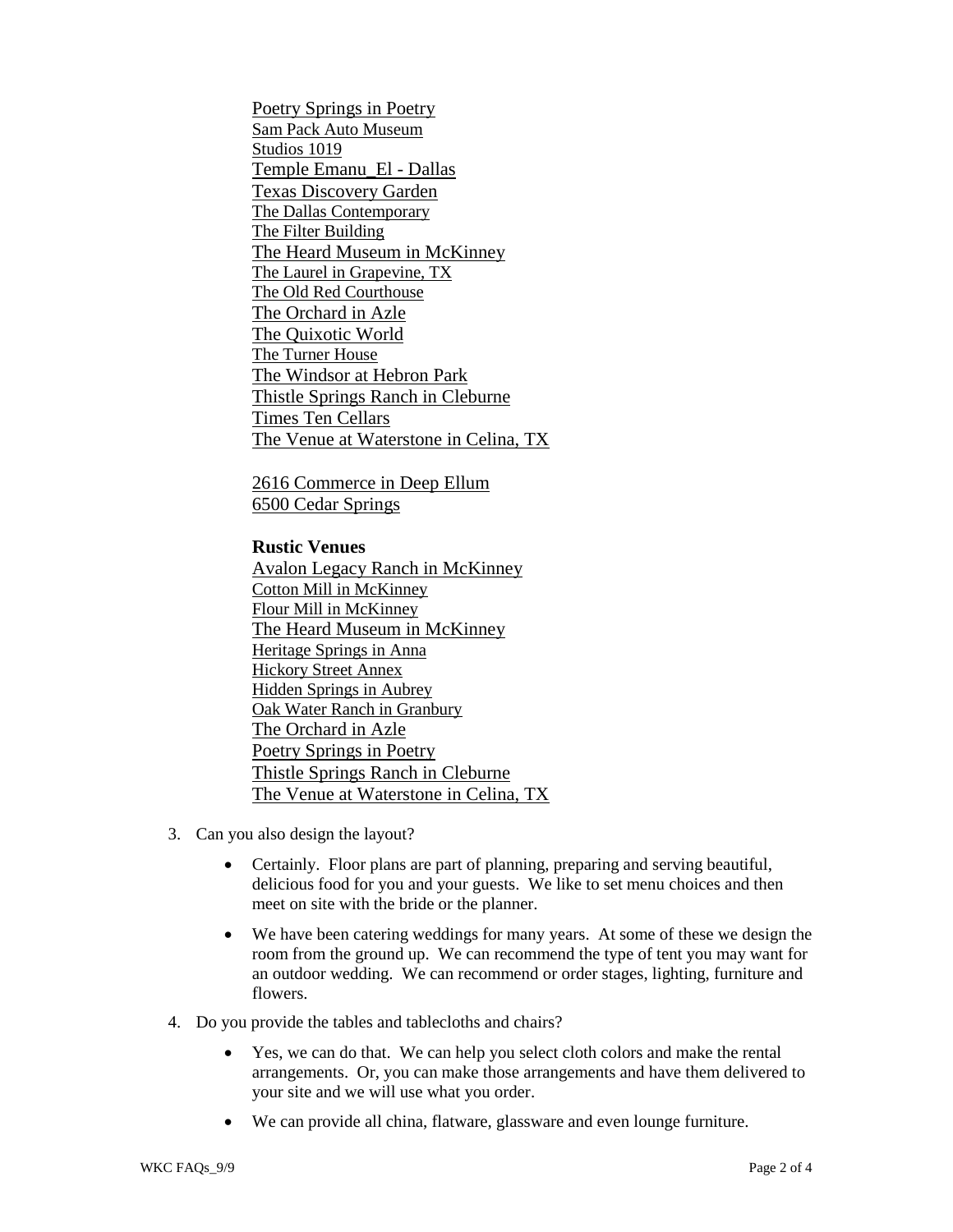- 5. Do you have bartenders?
	- Yes, we have a full service staff; all of our bartenders have TABC certification.
- 6. Can we use our own liquor?
	- You may, depending on location. Some venues require a license, which we have. At homes and other unlicensed facilities you can always provide your own.
	- We can arrange and plan the alcohol and help get it to the location.
	- We offer many services geared toward alcohol, including cash bars.
	- We can also design special drinks just for your occasion.
- 7. Will you assign a Party Lead to us?
	- Yes. With Wendy's guidance, we will pick a seasoned service professional to provide that calm attention to detail so you can relax and enjoy your big day.
- 8. If we're not sure what we want passed hors d'oeuvres, seated dinner or food stations can you send us several proposals to consider?
	- Of course. We can prepare a few proposals to help you get started. We will also send along additional menus for your consideration. We can make adjustments to one of those proposals, or start fresh.
	- It does help if you have some idea of your budget so we can design a menu that is delicious and serves your needs.
- 9. Let's talk about food what types of menus work the best?
	- There are so many different styles of weddings and we offer so many different types of menus, it would be best to determine your style. For instance, do you want to have a formal, traditional seated dinner, or an informal bar-b-que, or something in between? Do you want to be flashy and cutting edge? Knowing your style helps us make menu recommendations. It also helps to consider your budget and serving location.
	- Prices vary with the types of food you select, so there is a lot of flexibility to work with your budget and your likes and dislikes.
- 10. Do you also make wedding cakes?
	- No, but we can make arrangements to have the wedding cake or groom's cake made in any number of flavors. We also specialize in alternatives to layer cakes, like chocolate bars, banana pudding bars and other unique ideas.
	- We can order it, have it delivered and cut it for you. We do so at no additional charge.
	- Or, you may make your own arrangements. Just let us know about your selection.
- 11. Can you cater the rehearsal dinner?
	- Yes, of course. We can cater the Rehearsal Dinner at many locations. We also have our own venue: [7 for Parties,](http://www.7forparties.com/) which seats up to 300 guests. It is located in The International at the Southwest corner of Irving Boulevard and Turtle Creek Boulevard in the Dallas Design District. We can also suggest other venues; provide food, entertainment and even transportation.